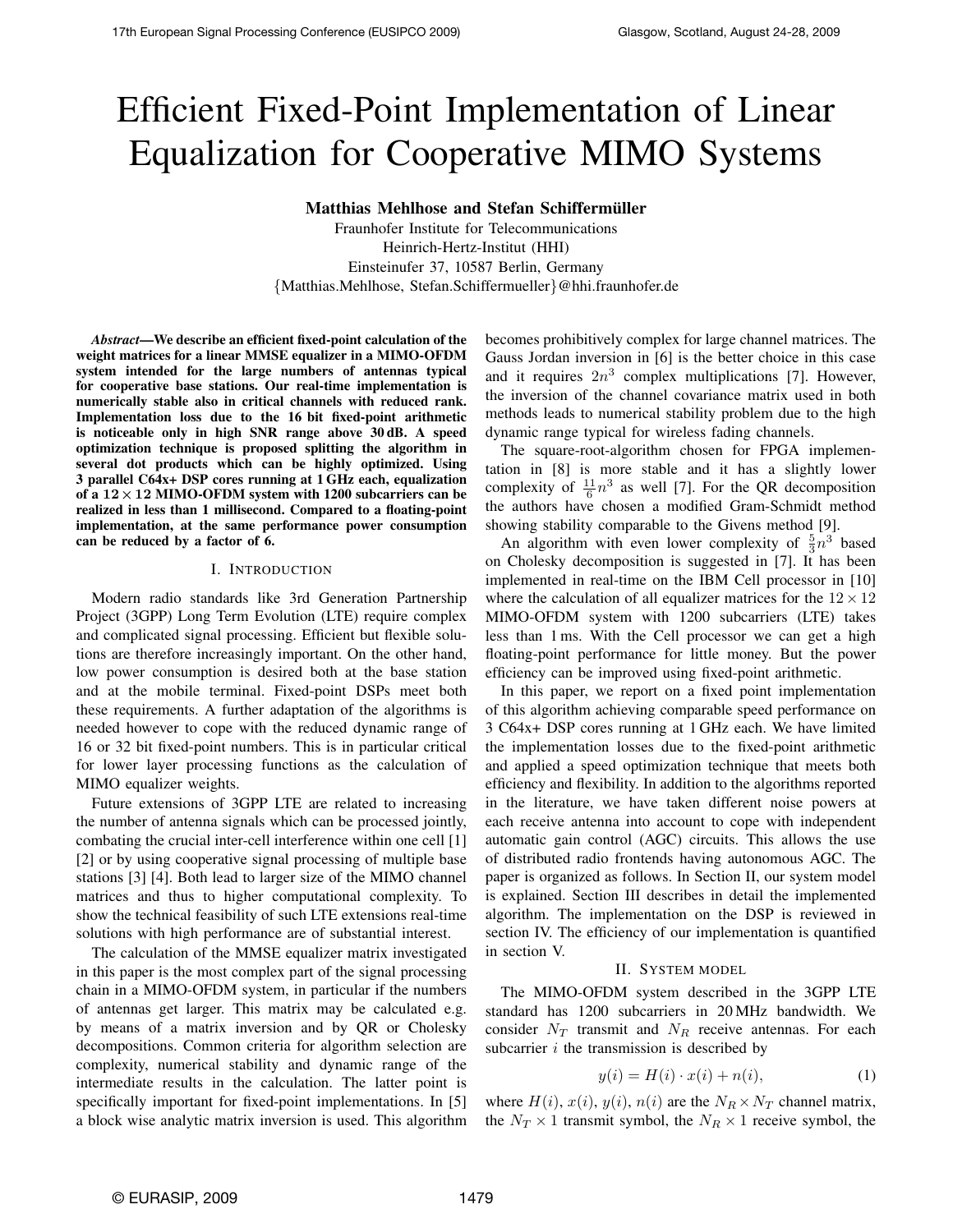$N_R \times 1$  noise vector at subcarrier *i*, respectively. Ignoring the index  $i$  the linear MMSE equalisation is performed by

<span id="page-1-0"></span>
$$
\hat{x} = H^H (HH^H + N)^{-1} \cdot y,\tag{2}
$$

where N is the noise covariance matrix,  $\hat{x}$  is the estimated transmit vector. If  $N$  is diagonal with equal diagonal entries  $\sigma^2$  the following formula is equivalent:

$$
\hat{x} = (H^H H + \sigma^2 I)^{-1} H^H \cdot y,\tag{3}
$$

where  $I$  is the identity matrix. The advantage of the second approach is the reduced dimension of the matrix to be inverted if  $N_R > N_T$  and thus a lower computational complexity. To include independent AGC settings in each receiver we assume a different noise power at each antenna. Therefore we have to use [\(2\)](#page-1-0), but for  $N_R > N_T$  the noise must not be set to zero to ensure that the matrix is invertible. For each subcarrier, accordingly, the following MMSE equalizer coefficient matrix is calculated.

<span id="page-1-1"></span>
$$
G = H^H (HH^H + N)^{-1}
$$
 (4)

III. ALGORITHM

## *A. Principle*

After calculating the positive definite matrix A the Cholesky decomposition is applied:

<span id="page-1-2"></span>
$$
HH^H + N = A = LL^H \tag{5}
$$

where  $L, L<sup>H</sup>$  are the lower and its symmetric upper triangular matrix, respectively. From [\(4\)](#page-1-1) we get

$$
G = H^H (LL^H)^{-1} \tag{6}
$$

$$
GLL^H = H^H \tag{7}
$$

$$
LL^H G^H = H \tag{8}
$$

The following 2 systems of equations must be solved:

$$
LS = H \tag{9}
$$

$$
L^H G^H = S \tag{10}
$$

Since  $L$  and  $L^H$  are triangular, this is easily achieved by forward substitution to get  $S$  in the first equation and subsequent back substitution in the second equation to get  $G$ .

## *B. Fixed-Point Extensions*

Before calculating  $A$ , the rows of  $H$  and the noise matrix  $N$ are scaled by the elements in the diagonal matrix  $B$  containing the reciprocal square roots of the diagonal elements in  $A$ . This operation results in a scaled version of  $A$  denoted as  $A$  having all elements less or equal to 1, as required in our fixed-point implementation. The corresponding equations read

$$
\tilde{H} = BH \tag{11}
$$

$$
\tilde{N} = B\left(N + \sigma_a^2 I\right) B\tag{12}
$$

The additional term  $\sigma_a^2 I$  ensures the positive definiteness in [\(5\)](#page-1-2) and stabilizes the algorithm at high SNR. The above algorithm is applied using  $H$  and  $N$  resulting in a column-scaled matrix  $G$  yielding the desired result

$$
G = \tilde{G}B\tag{13}
$$

## *C. Fixed-Point Arithmetic*

After scaling the absolute values of all matrix elements in  $H, A, L, S$  are less or equal than unity. With a fixed word length of 16 bit we are able to use the most commonly used fraction format Q0.15 [11] to store the real and imaginary part. This format contains 0 and 15 bits before and after the decimal point and an additional sign bit. An advantage of the Q0.15 format is that the format can be retained unchanged after a multiply operation by a simple shift operation.

$$
Q0.15 \cdot Q0.15 \Rightarrow Q0.30 =_{shift}^{15} \rightarrow Q0.15
$$

To avoid overflows in the backward substitution algorithm we change the fractional number format of the matrix  $S$ from Q0.15 into Q5.10 with a 5 bit shift after the forward substitution. The scaled coefficient matrix  $\tilde{G}$  then has the same fractional number format Q5.10 as well.

$$
Q5.10 \cdot Q0.15 = Q5.25 \Rightarrow_{shift}^{15} \neq Q5.10
$$

The necessary reciprocal square root values for the scaling matrix  $B$  and inside the Cholesky decomposition will be stored in the Q16.15 format with a word length of 32 bit. The multiplication with these factors results again in the Q0.15 format:

$$
Q16.15 \cdot Q0.15 \Rightarrow Q16.30 =_{shift}^{15} \rightarrow k16.15 =_{LSB}^{16} \rightarrow Q0.15
$$

# *D. Cholesky Decomposition*

We adapted the cholesky algorithm such that a dot-product is calculated in the inner loop. Due to the symmetry only the lower triangular matrix of A is used. The reciprocal values in forward and backward substitution can be saved, because they correspond to the factors  $scale_i$ .

<span id="page-1-3"></span>

|  | Algorithm 1 Pseudo-code of used Cholesky decomposition |  |  |
|--|--------------------------------------------------------|--|--|
|  |                                                        |  |  |

|     | 1: $L \leftarrow \begin{cases} A_{ij}, & \text{for } i \geq j \\ 0, & \text{for } i < j \end{cases}$ |
|-----|------------------------------------------------------------------------------------------------------|
|     | 2: for $i=1$ to $N_R$ do                                                                             |
| 3:  | <b>for</b> $i = i$ to $N_R$ <b>do</b>                                                                |
|     | $sum_i \leftarrow 0$<br>4:                                                                           |
| 5:  | for $k=1$ to $i-1$ do                                                                                |
| 6:  | $sum_j \leftarrow sum_j + L_{jk} \cdot L_{ik}^*$                                                     |
| 7:  | for $j = i$ to $N_R$ do                                                                              |
| 8:  | $L_{ii} \leftarrow L_{ii} - sum_i$                                                                   |
| 9:  | $scale_i \leftarrow 1/\sqrt{L_{ii}}$                                                                 |
| 10: | for $j = i$ to $N_R$ do                                                                              |
| 11: | $L_{ii} \leftarrow L_{ii} \cdot scale_i$                                                             |

#### IV. OPTIMIZATION FOR A C64X+ DSP CORE

# <span id="page-1-4"></span>*A. The C64x+ DSP core*

The C64x+ core [12] by Texas Instruments has  $4 \times 2$ processing units. They are designed for 4 different numeric skills, i.e. memory access, multiplication, accumulation and logic. Thus one very long instruction word (VLIW) can contain 8 instructions to be performed in parallel once per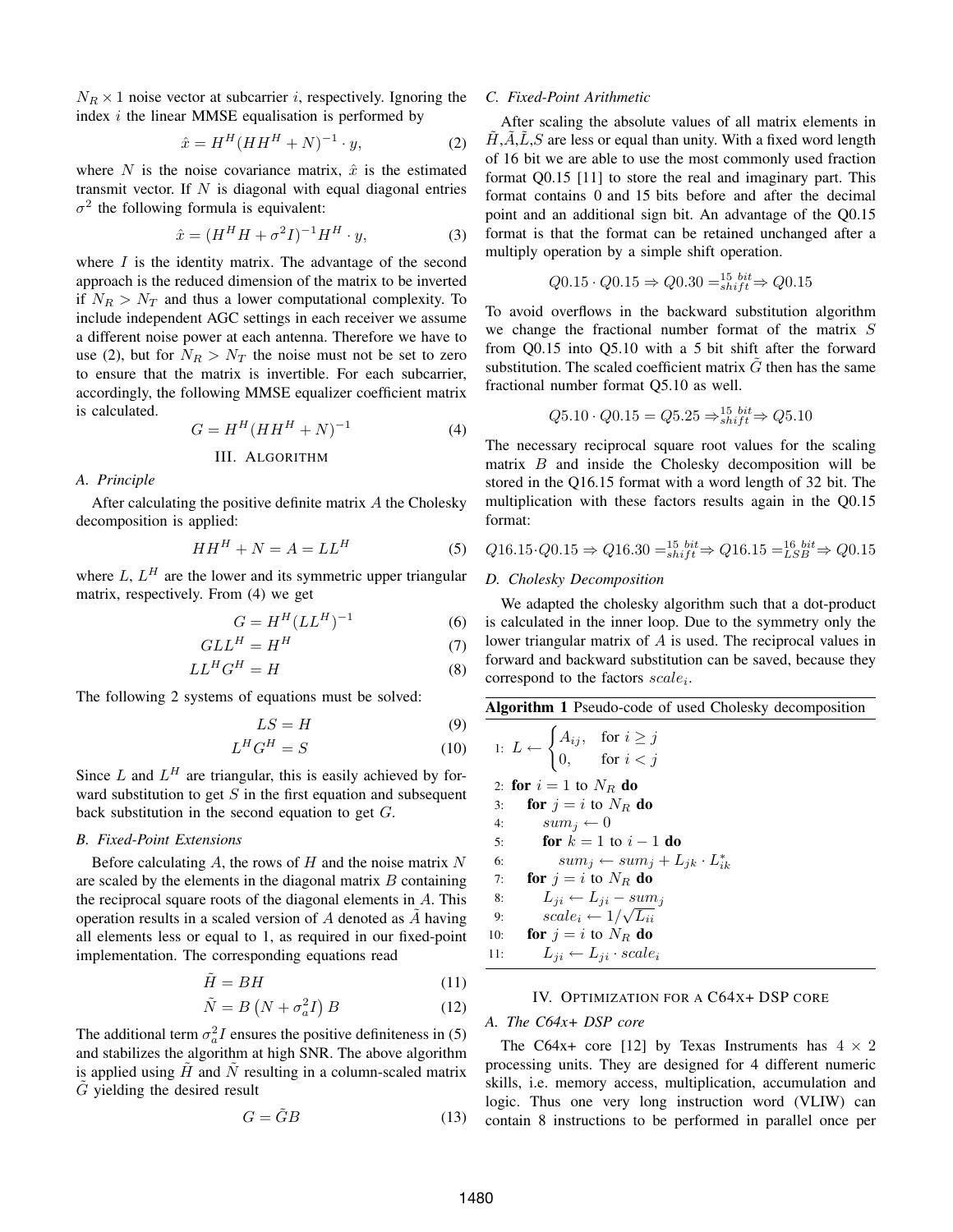CPU cycle. Although the execution can take several cycles every cycle a new VLIW can be scheduled due to pipelining. There are 64 bit memory instructions as well as instructions for multiplication and addition of complex numbers. The real and imaginary parts are placed in the most and least significant half words in the 32 bit register.

# *B. Optimization method*

Our initial C-implementation has been far away from exploiting the limit of having 2 complex multiplications per cycle feasible with the C64x+. A highly-optimized assembly implementation of the entire algorithm would be very expensive, in particular if it shall support variable matrix dimensions typical for adaptive MIMO applications. Therefore we have developed a technique splitting all our partial algorithm tasks like matrix multiplications, Cholesky decomposition, forward and backward substitution into highly optimized dot products called from the main program. For a small number of multiply and add operations the overhead is relatively large caused by the function call as well as the prologue and epilogue of the program loop. This overhead can be reduced if the assembly function is able to calculate many dot products within one function call. The function should remain flexible with respect to the number of dot products, the number of vector elements and its memory distance. Let's assume that  $a$  and  $b$  are 3-dimensional arrays while the result  $r$  has 2-dimensions. The common algorithm is extended to perform  $n_3 \times n_2$  dot products instead of only one:

<span id="page-2-0"></span>

|                       | <b>Algorithm 2</b> dot product with an optional parameter $\lceil$ <sup>*</sup> for |  |  |  |
|-----------------------|-------------------------------------------------------------------------------------|--|--|--|
| complex conjugating b |                                                                                     |  |  |  |

for  $i = 1$  to  $n_3$  do for  $j = 1$  to  $n_2$  do  $r_{ij} \leftarrow 0$ for  $k = 1$  to  $n_1$  do  $r_{ij} \leftarrow r_{ij} + a_{ijk} \cdot b_{ijk}$ <sup>\*</sup>]

We use the following 14 parameters:

| parameter                | function                                                         |
|--------------------------|------------------------------------------------------------------|
| a, b, r                  | Arrays                                                           |
| $n_1, n_2, n_3$          | Dimension of the Arrays                                          |
| $d_{1a}$ , $d_{1b}$      | Memory distance of $a_{ijk}$ and $a_{ijk+1}$ . Analogously b     |
| $d_{2a}, d_{2b}, d_{2r}$ | Memory distance of $a_{ijk}$ and $a_{i,i+1k}$ . Analogously b, r |
| $d_{3a}, d_{3b}, d_{3r}$ | Memory distance of $a_{ijk}$ and $a_{i+1jk}$ . Analogously b, r  |
| conjugate                | true if <i>b</i> complex conjugated                              |

Notice that in principal, the MIMO-OFDM algorithm allows parallel processing of any group of subcarriers which makes our optimization method very efficient.

# *C. Implementation*

Flexibility with respect to the parameter  $n_2$  was not possible without compromise concerning speed. We have optimized the function for  $n_2 = 12$  being the resource block (RB) size defined in the LTE standard. I.e. groups of 12 subcarriers of a RB are treated in the same function call. Our assembly program performs  $n_2$  dot products in parallel by only one program loop using  $n_2$  accumulators accodingly. The parameter  $n_3$ exploits the inherent parallelism in the matrix multiplication, Cholesky decomposition, forward and backward substitution. In case of Cholesky decomposition we set this parameter to  $n_3 = N_R$  and applied it to the outer loop (row 3) of the dot product (row 5) in Algorithm [1.](#page-1-3) Operating at full load, the following set of instructions is performed in each cycle:

| instruction         | function                                                        |
|---------------------|-----------------------------------------------------------------|
| $2 \times$ LDDW     | 2 x 64 bit load, 2 pairs (2 subcarriers) of operands a,b        |
| 2 x SWAP2           | Exchange real and imaginary part of a if conjugate $=$ true     |
| 2 x CMPYR1          | Complex multiplication of 2 pairs a,b then 15 bit right shift   |
| $2 \times$ SADD $2$ | Accumulation of the complex results with saturation on overflow |

To make use of the SWAP2 instruction we could replace the complex conjugate variant of Algorithm [2](#page-2-0) by

Algorithm 3 dot product with SWAP2 for complex conjugating b

| $r \leftarrow 0$                               |
|------------------------------------------------|
| for $k=1$ to n do                              |
| $r \leftarrow r + \text{SWAP2}(a_k) \cdot b_k$ |
| $r \leftarrow \text{SWAP2}(r)$                 |

The inner loop is performed  $n_1$  times. Afterwards, the  $n_2 = 12$  results are stored using 6 STDW instructions. If the variable conjugate is true, a SWAP2 instruction is applied before. Then the next group of dot products is calculated (outer loop). The entire function executes  $n_3 \cdot n_2 \cdot n_1$  complex multiplications. If we consider additional cycles for saving results and add the constant function call overhead of 15 then we get the achieved performance of our optimized assembly routine  $n_3 \cdot \frac{n_2}{2} \cdot (n_1 + \frac{1}{2}) + 15$  cycles.

The transfers from and to data cache memory take place in the background using an internal direct memory access (IDMA) controller. Thus additional cycles caused by missing data in the cache do not occur.

#### *D. Reciprocal square roots*

The calculation of one equalizer coefficient matrix requires the calculation of  $2N_R$  real-valued reciprocal square roots  $(1/\sqrt{})$ , where  $N_R$  of which are calculated in the scaling part and another  $N_R$  roots occur in the Cholesky decomposition reused by the back and forward substitution. To calculate  $1/\sqrt{b}$ we execute one Newton-Raphson iteration which doubles the precision of the initial estimate  $x$ :

$$
x = x \left( 1.5 - \frac{bx^2}{2} \right) \tag{14}
$$

For the initial reciprocal square root estimate  $x$  we use a constant approximation lookup table of length  $256 \times 16$  bit acording to [13] Table II. We call  $12N_R$  times the  $(1/\sqrt{})$ -function in a loop. The compiled code becomes very efficient in this way.

# *E. Saving multiplications*

After scaling  $H$  the diagonal elements in  $A$  are set to unity. In the Cholesky decomposition this means  $scale_1 = 1$ . It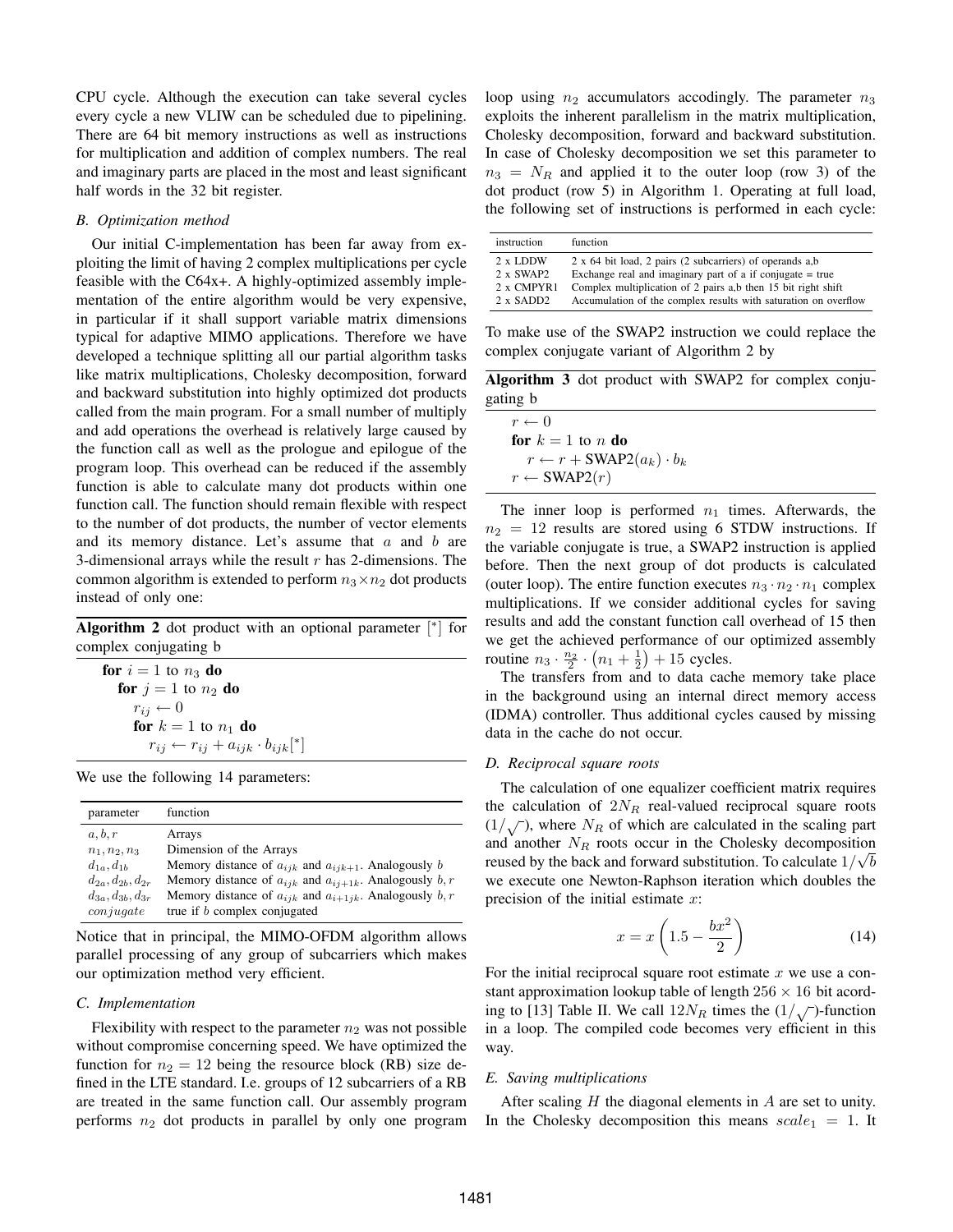follows that the multiplication of  $scale_1$  by the first column in  $L$  and the first row in  $S$  and  $G$  can be saved. The conjugate complex transpose operation and the back scaling of  $G$  is performed in one step.

## V. RESULTS

#### *A. Complexity and power consumption*

[Table I](#page-3-0) gives an overview of the complexity needed on a single RB. The number of complex multiplications, the CPU cycles and the time used for 12 MMSE equalizer matrices (1 chunk in LTE) with various matrix dimensions are given. For matrix dimension  $12 \times 12$ , [Table II](#page-3-0) lists the values for all partial algorithms separately. The fixed-point computation includes the scaling procedures for the matrices  $H, S$  and  $G$ . Interestingly the scaling of  $H$  saves multiplications in the other algorithms, see columns 2, 3.

TABLE I: cycles for twelve equalizer matrices

<span id="page-3-0"></span>

| matrix<br>dimension            | float          | complex mult.<br>fixed | total $C64x+ (1 GHz)$<br>cpu cycles | time                        |
|--------------------------------|----------------|------------------------|-------------------------------------|-----------------------------|
| $4 \times 4$                   | 1632           | 2076                   | 2831                                | 3 <sub>us</sub>             |
| $8 \times 8$<br>$12 \times 12$ | 11712<br>37920 | 13740<br>42684         | 11601<br>29916                      | 12 <sub>us</sub><br>$30$ us |

TABLE II: detailed view to twelve  $12 \times 12$  equalizer matrices

| part of   | float  | complex mult.<br>fixed | total $C64x+ (1 GHz)$ | time              |
|-----------|--------|------------------------|-----------------------|-------------------|
| algoritm  |        |                        | cpu cycles            |                   |
| scale $H$ | $_{0}$ | 3456                   | 2356                  | $2.4$ us          |
| $HH^H$    | 11232  | 9504                   | 5281                  | $5.3$ us          |
| Cholesky  | 4224   | 4092                   | 4548                  | 4.6 <sub>us</sub> |
| forward   | 11232  | 11088                  | 7951                  | 8.0 <sub>us</sub> |
| scale $S$ | 0      | 1728                   | 878                   | 0.9 <sub>us</sub> |
| backward  | 11232  | 11088                  | 7972                  | 8.0 <sub>us</sub> |
| scale $G$ | 0      | 1728                   | 884                   | 0.9 <sub>us</sub> |
| total     | 37920  | 42684                  | 29916                 | $30.0$ us         |

| TABLE III: complexity |
|-----------------------|
|-----------------------|

| part of                                                                          | complex multiplications                                                                                                                                                           | complex multiplications                                                                                                                                                                                                                           |
|----------------------------------------------------------------------------------|-----------------------------------------------------------------------------------------------------------------------------------------------------------------------------------|---------------------------------------------------------------------------------------------------------------------------------------------------------------------------------------------------------------------------------------------------|
| algoritm                                                                         | floating-point                                                                                                                                                                    | fixed-point                                                                                                                                                                                                                                       |
| scale $H$<br>$HH^H$<br>Cholesky<br>forward<br>scale $S$<br>backward<br>scale $G$ | $\theta$<br>$\frac{1}{2}\left(N_R^2+N_R\right)\cdot N_T$<br>$\frac{1}{6}\left(N_R^3+3N_R^2-4N_R\right)$<br>$\frac{1}{2}(N_R^2+N_R)\cdot N_T$<br>$\frac{1}{2}(N_R^2+N_R)\cdot N_T$ | $(2N_R) \cdot N_T$<br>$\frac{1}{2}(N_R^2-N_R)\cdot N_T$<br>$\frac{1}{6}\left(N_R^3+3N_R^2-10N_R+6\right)$<br>$\frac{1}{2}\left(N_R^2+N_R-2\right)\cdot N_T$<br>$(N_R) \cdot N_T$<br>$\frac{1}{2}(N_R^2 + N_R - 2) \cdot N_T$<br>$(N_R) \cdot N_T$ |

[Table III](#page-3-0) lists the complexity formulas to calculate one MMSE equalizer matrix. The asymptotic complexity of the scaling procedures is only quadratic. So its relative cost decreases with increasing the matrix dimensions.

Multiplying all results by 100, we get results for all 1200 subcarriers in 20 MHz bandwidth. According to these numbers, 3 cores of the C64x+ DSP running at 1 GHz could compute all 1200 MMSE equalizer matrices in less then a millisecond, which is the requirement for a real-time implementation. These values are comparable to the results in [10]. But we have to consider that the authors state that only 4 of 8 Cell cores are used operating at 3.2 GHz and that the calculation of the equalizer matrices is only a part of their computation taking 80% of the entire time. Taking the power consumption of 6 W [14] [15] for a 3 core DSP and 92 W [16] for the Cell into account our implementation is about 6 times more efficient related to power consumption. Note that multi-core variants of the C64x+ are already available [17] which make the system integration easier.

## *B. Numerical stability*

The following subsection is based on the above algorithm as well. It has been implemented in a first step in MATLAB<sup>®</sup> using the Fixed-Point Toolbox $^{\text{TM}}$  in order to evaluate the numerical stability prior to the implementation on the DSP. We assume a Rayleigh fading channel, thus the elements in H are modelled as independently and identically distributed random Gaussian numbers with zero mean. The normalization in [\(11\)](#page-1-4) assures a constant dynamic range of channel data. Consequently different path losses or AGCs for each receive antenna do not affect numerical stability. Therefore we do not consider this case in our simulation and set the noise covariance matrix to:

$$
N = \sigma^2 I \tag{15}
$$

where  $\sigma^2$  is the variance of additive white Gaussian noise (AWGN) in [\(1\)](#page-0-0). We get  $\sigma^2$  from a given SNR by means of signal power  $p_s$ :

$$
\sigma^2 = \frac{p_s}{SNR} \tag{16}
$$

$$
p_s = \frac{1}{N_R} \cdot trace(H \cdot H^H)
$$
\n(17)

For the expectation  $E\{\cdot\}$  of the transmit power we assume  $E\left\{x^H x\right\} = 1$ . Fixed-point arithmetic is used in this analysis only for the core algorithm computing the matrix G. The computed matrix  $G$  is multiplied with the received signal vector  $y(2)$  $y(2)$  yielding the estimated transmit vector  $\hat{x}$ . The mean square error (MSE) is as follows:

$$
MSE = \frac{1}{N_T} \cdot E\left\{ \|\hat{x} - x\|_2^2 \right\} \tag{18}
$$

In all figures 16 QAM modulation is used. We assume a limited 12 bit precision for the channel estimates  $H$  both for the real and imaginary parts. Using Q0.15 format the maximum rather minimum number of each row in H is  $\pm 0.0625$ . In [Figure 1](#page-4-0) it is demonstrated that there is no significant deviation  $(0, 5\%)$  between the fixed-point and perfect computation below an SNR of 30 dB. At larger SNR the MSE has been stabilized by adding the constant  $\sigma_a^2 = -57 \, dB$  to the noise covariance matrix  $N$ . This assures numerical stability also at ill-conditioned channel matrices H appearing some times in our Rayleigh fading model but more often in a realistic scenario. Setting this parameter too small  $(\sigma_a^2 = -60 \, dB)$  the algorithm becomes unstable at high SNR. We see at high SNR that the limited 12 bit precision of channel data increases the MSE of the perfect calculation. But it is sufficient for the fixed point calculation because the MSE is mainly affected by the calculation itself. [Figure 2](#page-4-0) shows the BER after applying the equalizer matrix to the received signal. No channel coding is